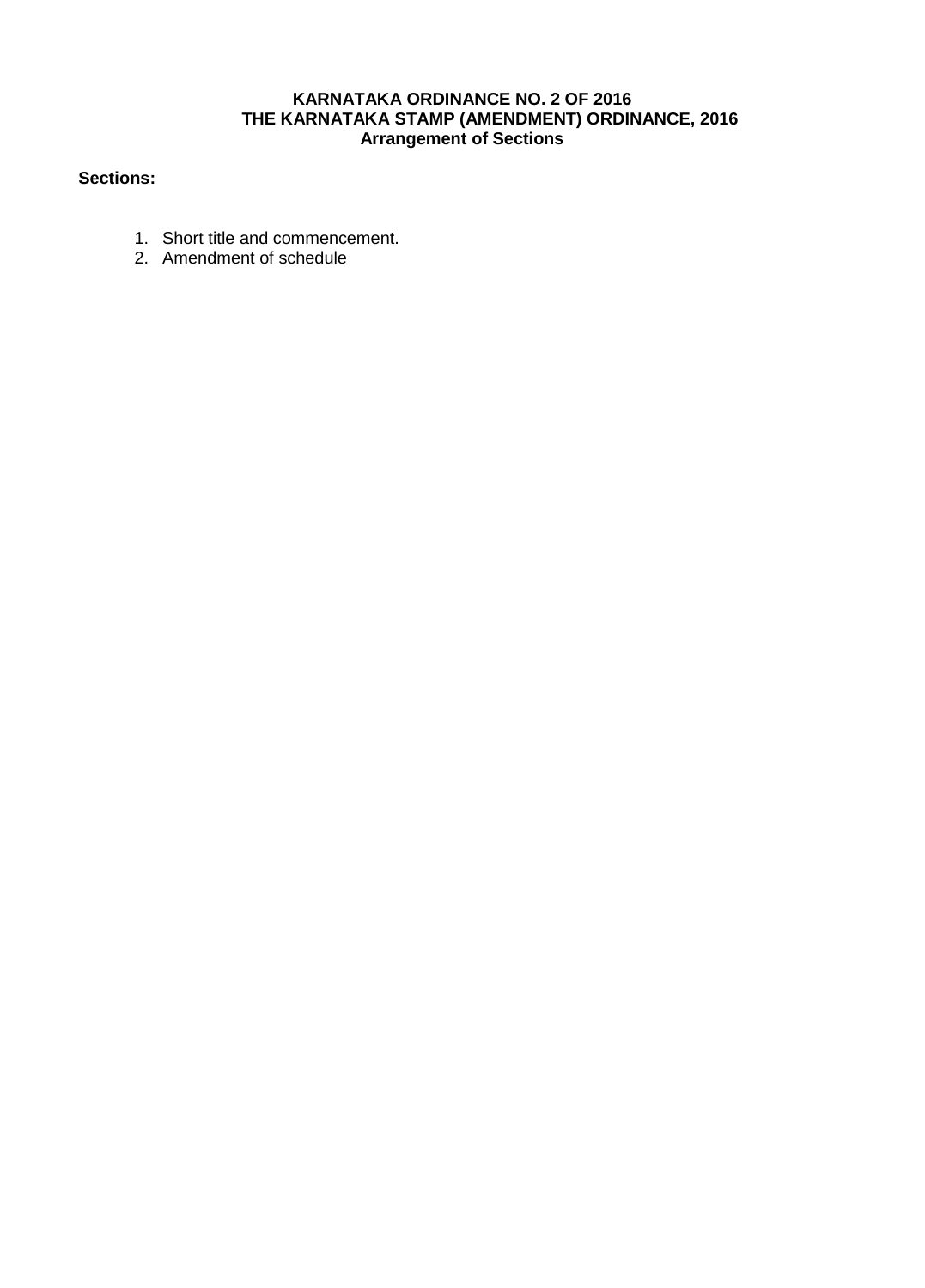### **KARNATAKA ORDINANCE NO. 2 OF 2016**

#### **THE KARNATAKA STAMP (AMENDMENT) ORDINANCE, 2016**

(Promulgated by the Governor of Karnataka in the sixty-seventh year of the Republic of India and First published in the Karnataka Gazette Extra-ordinary on the  $22^{nd}$  day of June, 2016)

An Ordinance further to amend the Karnataka Stamp Act, 1957 (Karnataka Act 34 of 1957). Whereas the Karnataka Legislative Assembly is not in session and the Governor of Karnataka is satisfied that the circumstances exist which render it necessary for him to take immediate action to promulgate the Ordinance for the purposes hereinafter appearing;

 Now, therefore, in exercise of the powers conferred by clause (1) of Article 213 of the Constitution of India, the Governor of Karnataka is pleased to promulgate the following Ordinance, namely:-

**1. Short title and commencement.–** (1) This Ordinance may be called the Karnataka Stamp ( Amendment) Ordinance, 2016.

(2) It shall come into force at once.

**2. Amendment of schedule.-** In the Karnataka Stamp Act, 1957 (Karnataka Act 34 of 1957) in the schedule, in the article 30, after item (2), the following article shall be inserted, namely:-

| <b>Description of Instrument</b>                                                                                                                                                                                 | <b>Proper Stamp Duty</b>                                                                                                                                                                                                                                                                                                                                                                                                                                                                                                                                                                                                                          |
|------------------------------------------------------------------------------------------------------------------------------------------------------------------------------------------------------------------|---------------------------------------------------------------------------------------------------------------------------------------------------------------------------------------------------------------------------------------------------------------------------------------------------------------------------------------------------------------------------------------------------------------------------------------------------------------------------------------------------------------------------------------------------------------------------------------------------------------------------------------------------|
| "(3) Notwithstanding anything contained in<br>clause (1) and (2) above, in respect of,-<br>Mine<br>Development<br>(a)<br>and<br>Production Agreement (MDPA) and<br>or<br>Mining Lease granted through auctions:- |                                                                                                                                                                                                                                                                                                                                                                                                                                                                                                                                                                                                                                                   |
| where the lease purports to be for a<br>(i)<br>term exceeding one year and not<br>exceeding ten years.                                                                                                           | One rupee for every one hundred rupees or<br>part thereof on the total amount or value of; the<br>average annual royalty and average annual<br>payment based on the final price offer obtained in<br>the auction calculated on the estimated average<br>annual production as per the approved mining plan.                                                                                                                                                                                                                                                                                                                                        |
| where the lease purports to be for a<br>(ii)<br>term exceeding ten years and not<br>exceeding twenty years                                                                                                       | Two rupees for every one hundred rupees or<br>part thereof on the total amount or value of; the<br>annual royalty and average annual<br>average<br>payment based on the final price offer obtained in<br>the auction calculated on the estimated average<br>annual production as per the approved mining plan.                                                                                                                                                                                                                                                                                                                                    |
| where the lease purports to be for a<br>(iii)<br>term exceeding twenty years and not<br>exceeding thirty years                                                                                                   | Three rupees for every one hundred rupees<br>or part thereof on the total amount or value of; the<br>annual<br>royalty and average annual<br>average<br>payment based on the final price offer obtained in<br>the auction calculated on the estimated average<br>annual production as per the approved mining plan.                                                                                                                                                                                                                                                                                                                               |
| where the lease purports to be for a<br>(iv)<br>term exceeding thirty years or<br>in<br>perpetuity or does not purport to be for<br>any definite term.                                                           | Five rupees for every one hundred rupees or<br>part thereof on the total amount or value of; four<br>times the average annual royalty and four times the<br>average annual payment based on the final price<br>offer obtained in the auction calculated on the<br>estimated average annual production as per the<br>approved mining plan<br>Provided that in any case when Mine<br>Development And Production Agreement (MDPA) is<br>duly stamped with the ad valorem stamp required<br>for MDPA as well as for a mining lease and a<br>lease<br>of<br>mining<br>in<br>pursuance<br>such<br>Mine<br>Development And<br>Production Agreement<br>is |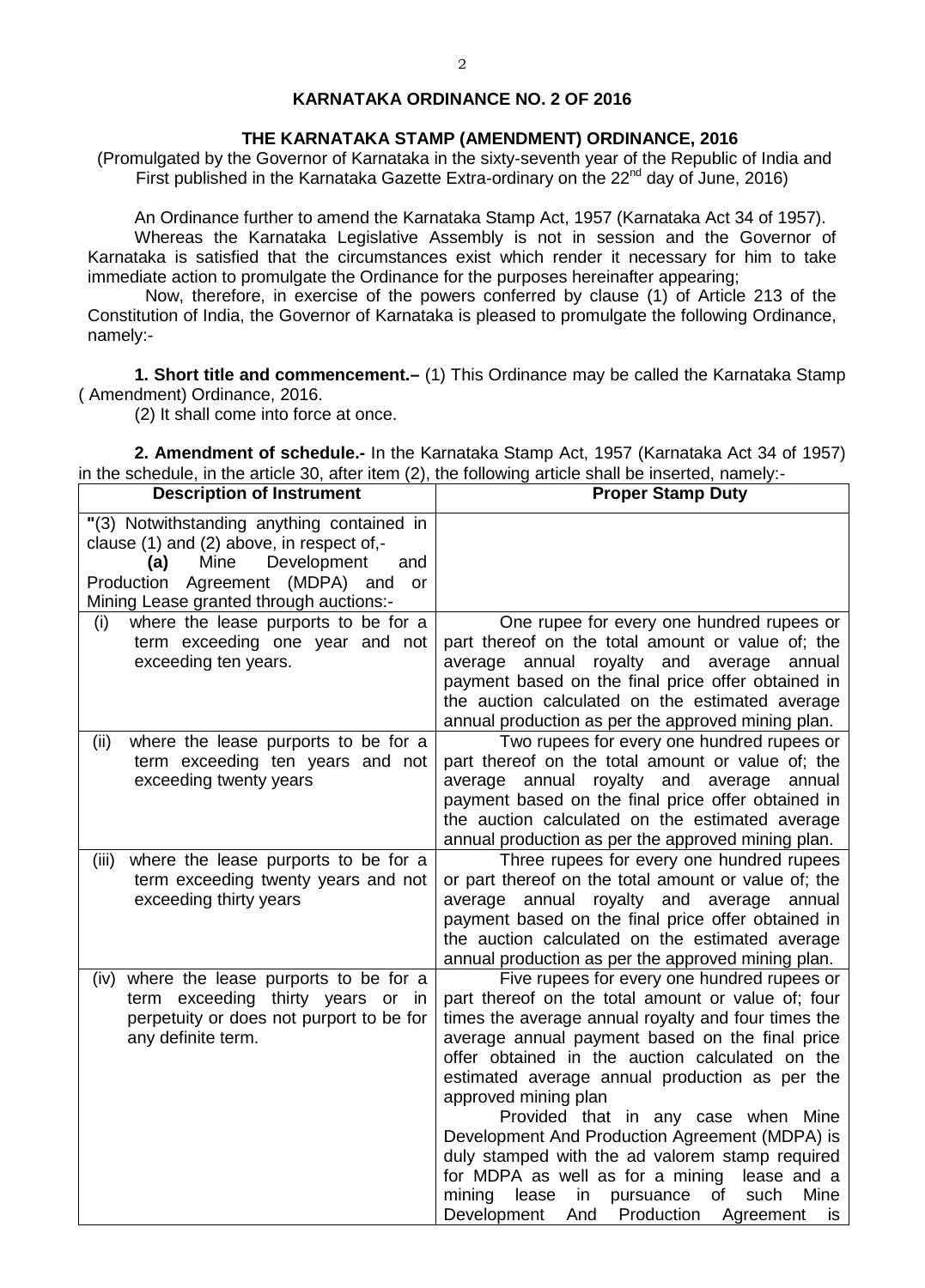| <b>Description of Instrument</b>                                                                                                                    | <b>Proper Stamp Duty</b>                                                                                                                                                                                                                                                                                                                                                                                                                                                                                                                                                                                                                                                                                                                                                                                                                                                                                                                                                                                                                                                                                                                                                                                                                                                  |
|-----------------------------------------------------------------------------------------------------------------------------------------------------|---------------------------------------------------------------------------------------------------------------------------------------------------------------------------------------------------------------------------------------------------------------------------------------------------------------------------------------------------------------------------------------------------------------------------------------------------------------------------------------------------------------------------------------------------------------------------------------------------------------------------------------------------------------------------------------------------------------------------------------------------------------------------------------------------------------------------------------------------------------------------------------------------------------------------------------------------------------------------------------------------------------------------------------------------------------------------------------------------------------------------------------------------------------------------------------------------------------------------------------------------------------------------|
|                                                                                                                                                     | subsequently executed, the duty on such mining                                                                                                                                                                                                                                                                                                                                                                                                                                                                                                                                                                                                                                                                                                                                                                                                                                                                                                                                                                                                                                                                                                                                                                                                                            |
|                                                                                                                                                     | lease shall not exceed rupees fifty:                                                                                                                                                                                                                                                                                                                                                                                                                                                                                                                                                                                                                                                                                                                                                                                                                                                                                                                                                                                                                                                                                                                                                                                                                                      |
| Mine<br>$(b)$ :<br>Development<br>and<br>Production Agreement (MDPA)<br>and<br>or<br>Mining Lease granted<br>other<br>than<br>by<br>auctions.       |                                                                                                                                                                                                                                                                                                                                                                                                                                                                                                                                                                                                                                                                                                                                                                                                                                                                                                                                                                                                                                                                                                                                                                                                                                                                           |
| where the lease purports to be for a<br>(i)<br>term exceeding one year and not<br>exceeding ten years.                                              | One rupee for every one hundred rupees or<br>part thereof on the total amount or value of; the<br>average annual<br>royalty and average<br>annual<br>payment as share of value of mineral calculated on<br>the estimated average annual production as per the<br>approved mining plan, premium, money advanced,<br>security deposit and fine.                                                                                                                                                                                                                                                                                                                                                                                                                                                                                                                                                                                                                                                                                                                                                                                                                                                                                                                             |
| where the lease purports to be for a<br>(ii)<br>term exceeding ten years and not<br>exceeding twenty years                                          | Two rupees for every one hundred rupees or<br>part thereof on the total amount or value of; the<br>royalty and average<br>average annual<br>annual<br>payment as share of value of mineral calculated on<br>the estimated average annual production as per the<br>approved mining plan, premium, money advanced,<br>security deposit and fine.                                                                                                                                                                                                                                                                                                                                                                                                                                                                                                                                                                                                                                                                                                                                                                                                                                                                                                                            |
| where the lease purports to be for a<br>(iii)<br>term exceeding twenty years and not<br>exceeding thirty years                                      | Three rupees for every one hundred rupees<br>or part thereof on the total amount or value of; the<br>average annual royalty and average<br>annual<br>payment as share of value of mineral calculated on<br>the estimated average annual production as per the<br>approved mining plan, premium, money advanced,<br>security deposit and fine.                                                                                                                                                                                                                                                                                                                                                                                                                                                                                                                                                                                                                                                                                                                                                                                                                                                                                                                             |
| where the lease purports to be for a<br>(iv)<br>term exceeding thirty years or in<br>perpetuity or does not purport to be for<br>any definite term. | Five rupees for every one hundred rupees or<br>part thereof on the total amount or value of; four<br>times the average annual royalty and four times the<br>average annual payment as share of value of<br>mineral calculated on the estimated average annual<br>production as per the approved mining plan,<br>premium, money advanced, security deposit and<br>fine; or on the value of Estimated Resources<br>whichever is higher;<br>Provided that in any case when Mine<br>Development And Production Agreement (MDPA) is<br>duly stamped with the ad valorem stamp required<br>for MDPA as well as for mining lease and a mining<br>lease in pursuance of such Mine Development And<br>Production Agreement is subsequently executed,<br>the duty on such mining lease shall not exceed<br>rupees fifty:<br><b>Explanation:</b> (1) The<br>term<br>"money<br>advanced and security deposit" in this Article means<br>and includes the money advanced and security<br>deposit including performance guarantee whether<br>refundable or adjustable towards any<br>other<br>payments.<br>(2) "Value of Estimated Resources" shall<br>have the same meaning as that in the Minerals<br>(Other than Atomic and Hydro Carbons Energy<br>Minerals) Concession Rules, 2016. |

" "The contract of the contract of the contract of the contract of the contract of the contract of the contract of the contract of the contract of the contract of the contract of the contract of the contract of the contrac